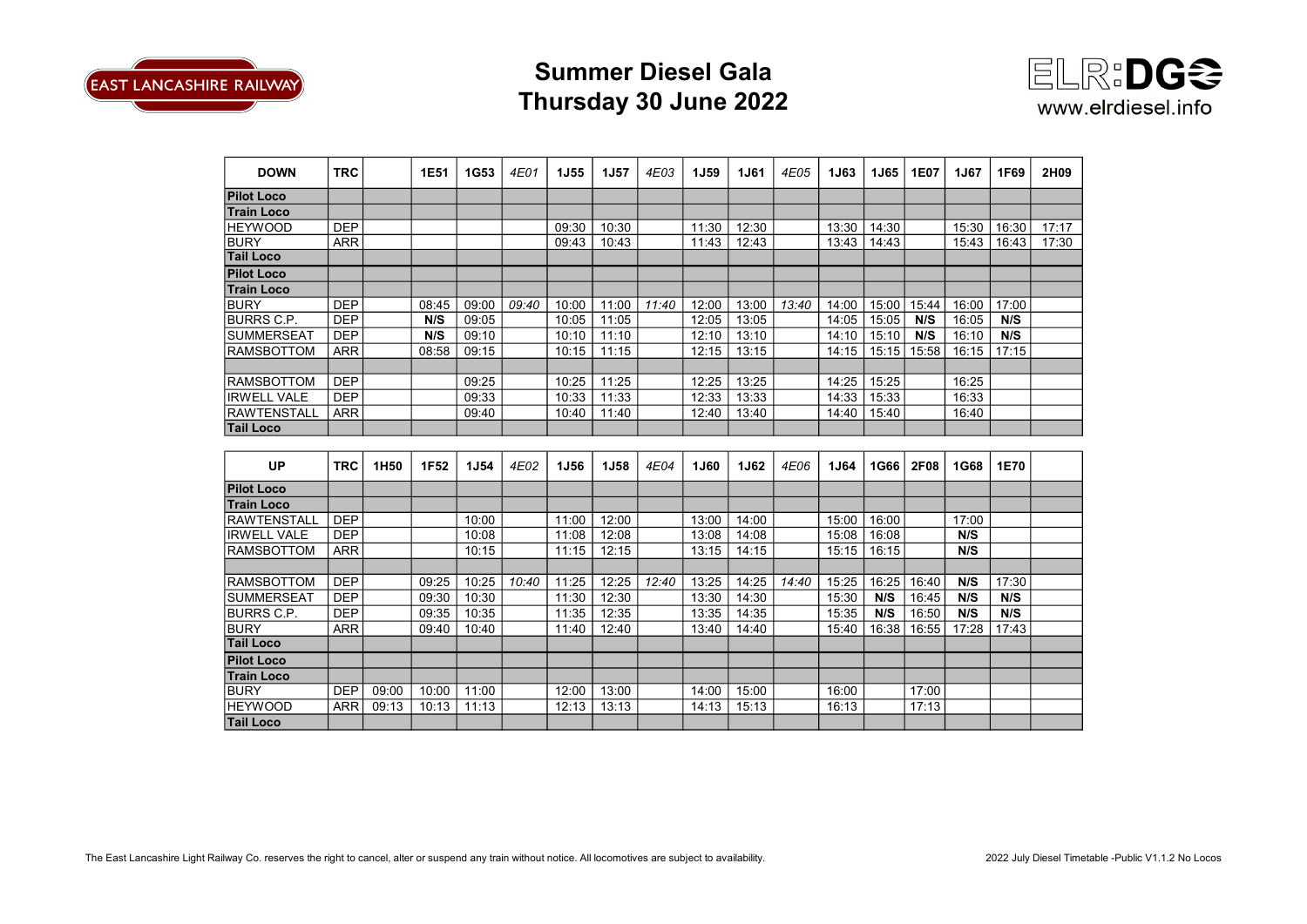

## Summer Diesel Gala Friday 01 July 2022



| <b>DOWN</b>        | <b>TRC</b> |       | <b>1G51</b> | 4E01  | <b>1G53</b> | <b>1J55</b> | <b>2E03</b> | <b>1J57</b> | <b>1J59</b> | 4E05  | <b>1J61</b> | <b>1J63</b> | 2E07  | <b>1J65</b> | <b>1J67</b> | 4E09  | 1J69  | 1H71  | <b>1Z01</b> | 1Z03  |
|--------------------|------------|-------|-------------|-------|-------------|-------------|-------------|-------------|-------------|-------|-------------|-------------|-------|-------------|-------------|-------|-------|-------|-------------|-------|
| <b>Pilot Loco</b>  |            |       |             |       |             |             |             |             |             |       |             |             |       |             |             |       |       |       |             |       |
| <b>Train Loco</b>  |            |       |             |       |             |             |             |             |             |       |             |             |       |             |             |       |       |       |             |       |
| <b>HEYWOOD</b>     | <b>DEP</b> |       |             |       |             | 09:30       |             | 10:30       | 11:30       |       | 12:30       | 13:30       |       | 14:30       | 15:30       |       | 16:30 | 17:30 |             | 20:45 |
| <b>BURY</b>        | <b>ARR</b> |       |             |       |             | 09:43       |             | 10:43       | 11:43       |       | 12:43       | 13:43       |       | 14:43       | 15:43       |       | 16:43 | 17:43 |             | 20:58 |
| <b>Tail Loco</b>   |            |       |             |       |             |             |             |             |             |       |             |             |       |             |             |       |       |       |             |       |
| <b>Pilot Loco</b>  |            |       |             |       |             |             |             |             |             |       |             |             |       |             |             |       |       |       |             |       |
| <b>Train Loco</b>  |            |       |             |       |             |             |             |             |             |       |             |             |       |             |             |       |       |       |             |       |
| <b>BURY</b>        | <b>DEP</b> |       | 08:20       | 08:40 | 09:00       | 10:00       | 10:44       | 11:00       | 12:00       | 12:40 | 13:00       | 14:00       | 14:44 | 15:00       | 16:00       | 16:40 | 17:00 |       | 19:00       |       |
| <b>BURRS C.P.</b>  | <b>DEP</b> |       | N/S         |       | 09:05       | 10:05       | N/S         | 11:05       | 12:05       |       | 13:05       | 14:05       | N/S   | 15:05       | 16:05       |       | 17:05 |       | N/S         |       |
| <b>SUMMERSEAT</b>  | <b>DEP</b> |       | N/S         |       | 09:10       | 10:10       | N/S         | 11:10       | 12:10       |       | 13:10       | 14:10       | N/S   | 15:10       | 16:10       |       | 17:10 |       | N/S         |       |
| <b>RAMSBOTTOM</b>  | <b>ARR</b> |       | 08:33       |       | 09:15       | 10:15       | 10:57       | 11:15       | 12:15       |       | 13:15       | 14:15       | 14:57 | 15:15       | 16:15       |       | 17:15 |       | N/S         |       |
|                    |            |       |             |       |             |             |             |             |             |       |             |             |       |             |             |       |       |       |             |       |
| <b>RAMSBOTTOM</b>  | <b>DEP</b> |       | N/S         |       | 09:25       | 10:25       |             | 11:25       | 12:25       |       | 13:25       | 14:25       |       | 15:25       | 16:25       |       | 17:18 |       | N/S         |       |
| <b>IRWELL VALE</b> | <b>DEP</b> |       | N/S         |       | 09:33       | 10:33       |             | 11:33       | 12:33       |       | 13:33       | 14:33       |       | 15:33       | 16:33       |       | N/S   |       | N/S         |       |
| <b>RAWTENSTALL</b> | <b>ARR</b> |       | 08:50       |       | 09:40       | 10:40       |             | 11:40       | 12:40       |       | 13:40       | 14:40       |       | 15:40       | 16:40       |       | 17:33 |       | 19:30       |       |
| <b>Tail Loco</b>   |            |       |             |       |             |             |             |             |             |       |             |             |       |             |             |       |       |       |             |       |
|                    |            |       |             |       |             |             |             |             |             |       |             |             |       |             |             |       |       |       |             |       |
| <b>UP</b>          | <b>TRC</b> | 1H50  | <b>1J52</b> | 4E02  | <b>1J54</b> | <b>1J56</b> | 2E04        | <b>1J58</b> | <b>1J60</b> | 4E06  | <b>1J62</b> | 1J64        | 2E08  | <b>1J66</b> | 1G68        | 4E10  | 1G70  |       | 1Z02        |       |
| <b>Pilot Loco</b>  |            |       |             |       |             |             |             |             |             |       |             |             |       |             |             |       |       |       |             |       |
| <b>Train Loco</b>  |            |       |             |       |             |             |             |             |             |       |             |             |       |             |             |       |       |       |             |       |
| RAWTENSTALL        | <b>DEP</b> |       | 09:00       |       | 10:00       | 11:00       |             | 12:00       | 13:00       |       | 14:00       | 15:00       |       | 16:00       | 17:00       |       | 17:50 |       | 19:45       |       |
| <b>IRWELL VALE</b> | <b>DEP</b> |       | 09:08       |       | 10:08       | 11:08       |             | 12:08       | 13:08       |       | 14:08       | 15:08       |       | 16:08       | 17:08       |       | N/S   |       | N/S         |       |
| <b>RAMSBOTTOM</b>  | <b>ARR</b> |       | 09:15       |       | 10:15       | 11:15       |             | 12:15       | 13:15       |       | 14:15       | 15:15       |       | 16:15       | 17:15       |       | 18:05 |       | N/S         |       |
|                    |            |       |             |       |             |             |             |             |             |       |             |             |       |             |             |       |       |       |             |       |
| <b>RAMSBOTTOM</b>  | <b>DEP</b> |       | 09:25       | 09:40 | 10:25       | 11:25       | 11:43       | 12:25       | 13:25       | 13:40 | 14:25       | 15:25       | 15:43 | 16:25       | 17:25       | 17:40 | 18:08 |       | N/S         |       |
| <b>SUMMERSEAT</b>  | <b>DEP</b> |       | 09:30       |       | 10:30       | 11:30       | N/S         | 12:30       | 13:30       |       | 14:30       | 15:30       | N/S   | 16:30       | 17:30       |       | N/S   |       | N/S         |       |
| <b>BURRS C.P.</b>  | <b>DEP</b> |       | 09:35       |       | 10:35       | 11:35       | N/S         | 12:35       | 13:35       |       | 14:35       | 15:35       | N/S   | 16:35       | 17:35       |       | N/S   |       | N/S         |       |
| <b>BURY</b>        | <b>ARR</b> |       | 09:40       |       | 10:40       | 11:40       | 11:56       | 12:40       | 13:40       |       | 14:40       | 15:40       | 15:56 | 16:40       | 17:40       |       | 18:21 |       | N/S         |       |
| <b>Tail Loco</b>   |            |       |             |       |             |             |             |             |             |       |             |             |       |             |             |       |       |       |             |       |
| <b>Pilot Loco</b>  |            |       |             |       |             |             |             |             |             |       |             |             |       |             |             |       |       |       |             |       |
| <b>Train Loco</b>  |            |       |             |       |             |             |             |             |             |       |             |             |       |             |             |       |       |       |             |       |
| <b>BURY</b>        | <b>DEP</b> | 09:00 | 10:00       |       | 11:00       | 12:00       |             | 13:00       | 14:00       |       | 15:00       | 16:00       |       | 17:00       |             |       |       |       | N/S         |       |
| <b>HEYWOOD</b>     | <b>ARR</b> | 09:13 | 10:13       |       | 11:13       | 12:13       |             | 13:13       | 14:13       |       | 15:13       | 16:13       |       | 17:13       |             |       |       |       | 20:25       |       |
| <b>Tail Loco</b>   |            |       |             |       |             |             |             |             |             |       |             |             |       |             |             |       |       |       |             |       |